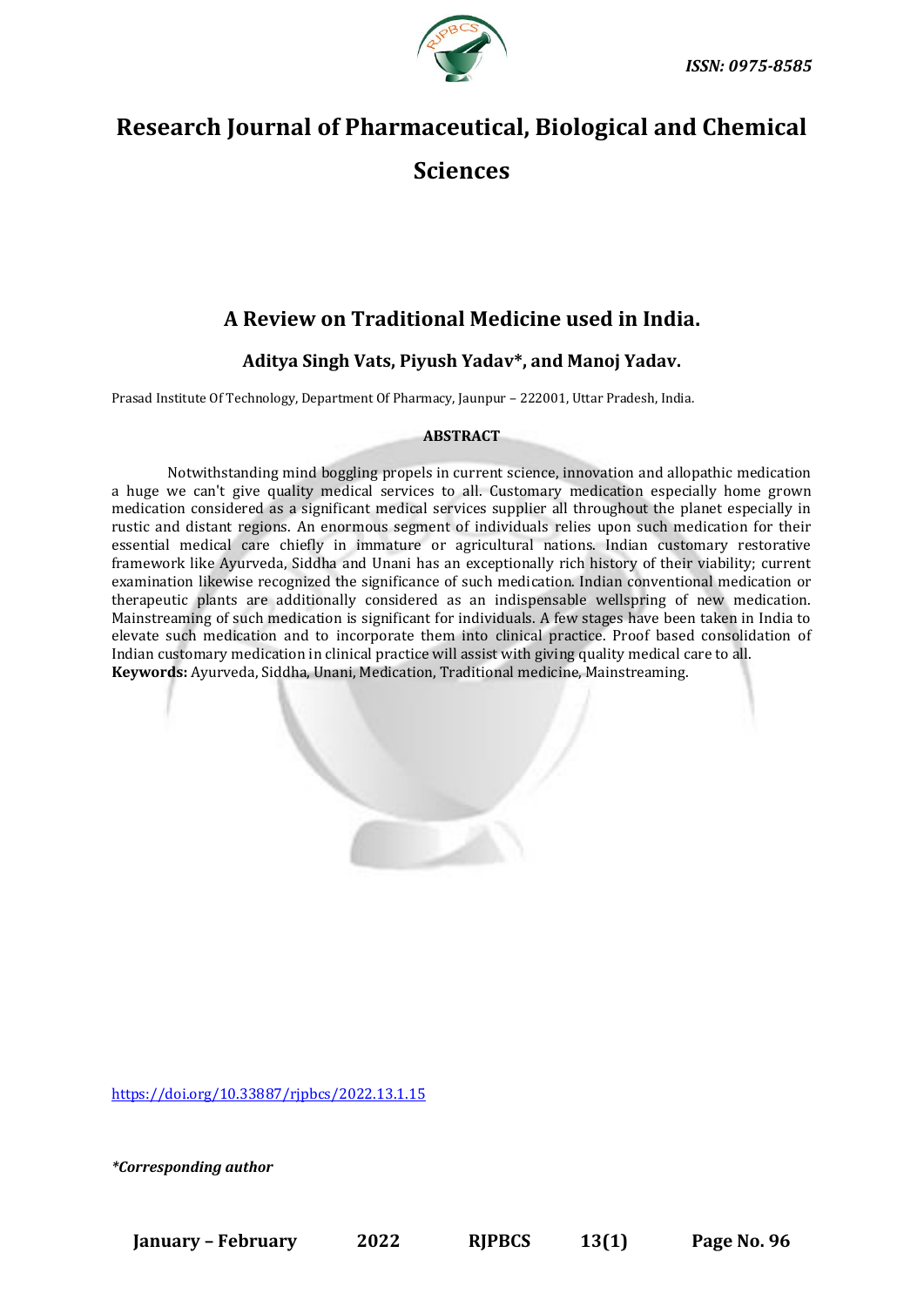

#### **INTRODUCTION**

It's obviously true that Traditional Systems of meds consistently assumed significant part in gathering the worldwide medical care needs. They are proceeding to do as such as of now and will assume significant part in future moreover.

The World Health Organization (WHO) characterizes customary medication as "the aggregate of information, abilities, and practices dependent on the hypotheses, convictions, and encounters native to various societies, whether or not logical, utilized in the support of wellbeing, just as in the counteraction, analysis, improvement or treatment of physical and psychological sickness". The arrangement of prescriptions which are viewed as Indian in beginning or the frameworks of medication, which have come to India from outside and got acclimatized in to Indian culture are known as Indian Systems of Medicine.

Then again, home grown drugs "incorporate spices, natural materials, home grown arrangements and completed home grown items that contain as dynamic fixings parts of plants, or other plant materials, or blends". What's more, further, conventional utilization of home grown prescriptions "alludes to the long verifiable utilization of these drugs. Their utilization is grounded and broadly recognized to be protected and powerful, and might be acknowledged by public specialists" (WHO Report, 2017). Accordingly, customary medication (TM) incorporates natural prescriptions, yet additionally other helpful modalities just as remedial methodology.

India is a place where there is diverse gathering of individuals who have their own religion, convictions, culture, language and tongues. Along these lines, various restorative frameworks have created around here. Various therapeutic frameworks likewise presented here from outside and advanced in India. Since old time, Indian culture relies upon customary restorative frameworks rehearsed here. Presentation of allopathic medication during British period and dismissing Indian conventional medication by British ruler are liable for huge disintegration of Indian customary medication. High logical advancement in allopathic medication and present day offices likewise opposes the development of conventional medication. All things considered, around 70% provincial populaces of India are trusted in customary medication for essential medical care.

India has the interesting differentiation of having six perceived frameworks of medication in this class. They are-Ayurveda, Siddha, Unani and Yoga, Naturopathy and Homeopathy. However Homeopathy came to India in eighteenth Century, it totally absorbed in to the Indian culture and got enhanced like some other conventional framework consequently it is considered as a feature of Indian Systems of Medicine.



**Ayurveda:** Ayurveda is a complete logical restorative framework native to India. The term Ayurveda signifies 'information on life', which involves two Sanskrit words, Ayu (life) and Veda (information or science) [1, 2]. Most of the conventional frameworks of India including Ayurveda have their foundations in people medication. Anyway recognizes Ayurveda from different frameworks is that it has a distinct calculated system that is steady all through the ages. In applied base, it was maybe profoundly advanced and a long ways somewhat radical. It was among the primary clinical frameworks to campaigner an incorporated methodology towards issues of wellbeing and infection. What's more, other significant distinctive element of Ayurveda is that not normal for other clinical frameworks, which fostered their calculated structure dependent on the outcomes got with the utilization of medications and treatment, it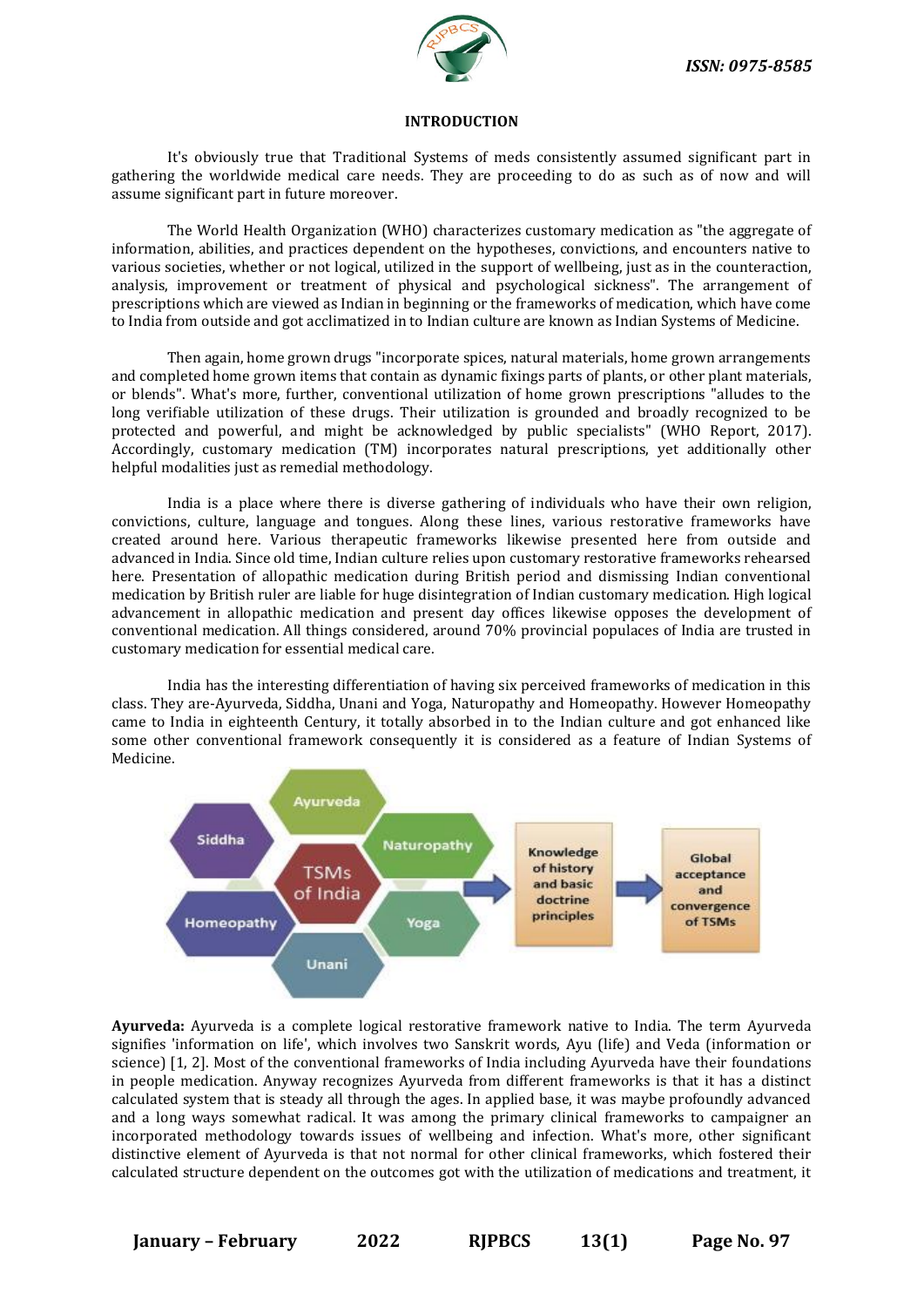

originally gave philosophical not really set in stone the restorative practice with great impacts. Its philosophical base is part of the way got from 'Samkhya' and 'Nyaya vaisheshika' floods of Indian way of thinking. This empowered it to develop into normal arrangement of medication very right off the bat in its advancement and to get separated from strict impact. It laid incredible accentuation on the worth of proof of faculties and human thinking [4].



**Ayurveda system of medicine**

Four Vedas, considered as the most seasoned Indian writing (5000–1000 BC) contain data about normal cures. Ayurveda was set up as a completely developed therapeutic framework [1, 2]. Charaka Samhita (focussing on interior medication) and Susruta Samhita (focusing on medical procedure) were composed methodically and considered as traditional text of Ayurveda. Essential subtleties of Charaka Samhita and Susruta Samhita were agreed together and refreshed moreover in Astanga Sangraha and Astanga Hrdaya.

Some other old works of art which incorporate minor work of Ayurveda incorporates Madhava Nidana (focussing on determination of infection), Bhava Prakasa (focussing on extra data identified with plant and diet), Sarngadhara Samhita (focussing on definition and measurements structure) [1, 3].



**Different disciplines of Ayurveda**: Ayurveda was separated into eight significant clinical regions – Kayacikitsa (interior medication), Salya Tantra (medical procedure), Salakya (illnesses of supra-clavicular beginning), Kaumarabhrtya (pediatrics, obstetrics and gynecology), Bhutavidya (psychiatry), Agada Tantra (toxicology), Rasayana Tantra (restoration and geriatrics), Vajikarana (aphrodisiology and genetic counseling) [1-3].

Ayurveda treatments have differed and advanced over two centuries. Therapie incorporate natural drugs, exceptional weight control plans, contemplation, yoga, rub, purgatives, douches, and clinical oils. Medications are typically founded on complex natural mixtures, minerals, and metal substances. Antiquated Ayurveda texts additionally showed careful methods, including rhinoplasty, kidney stone extractions, stitches, and the extraction of unfamiliar articles.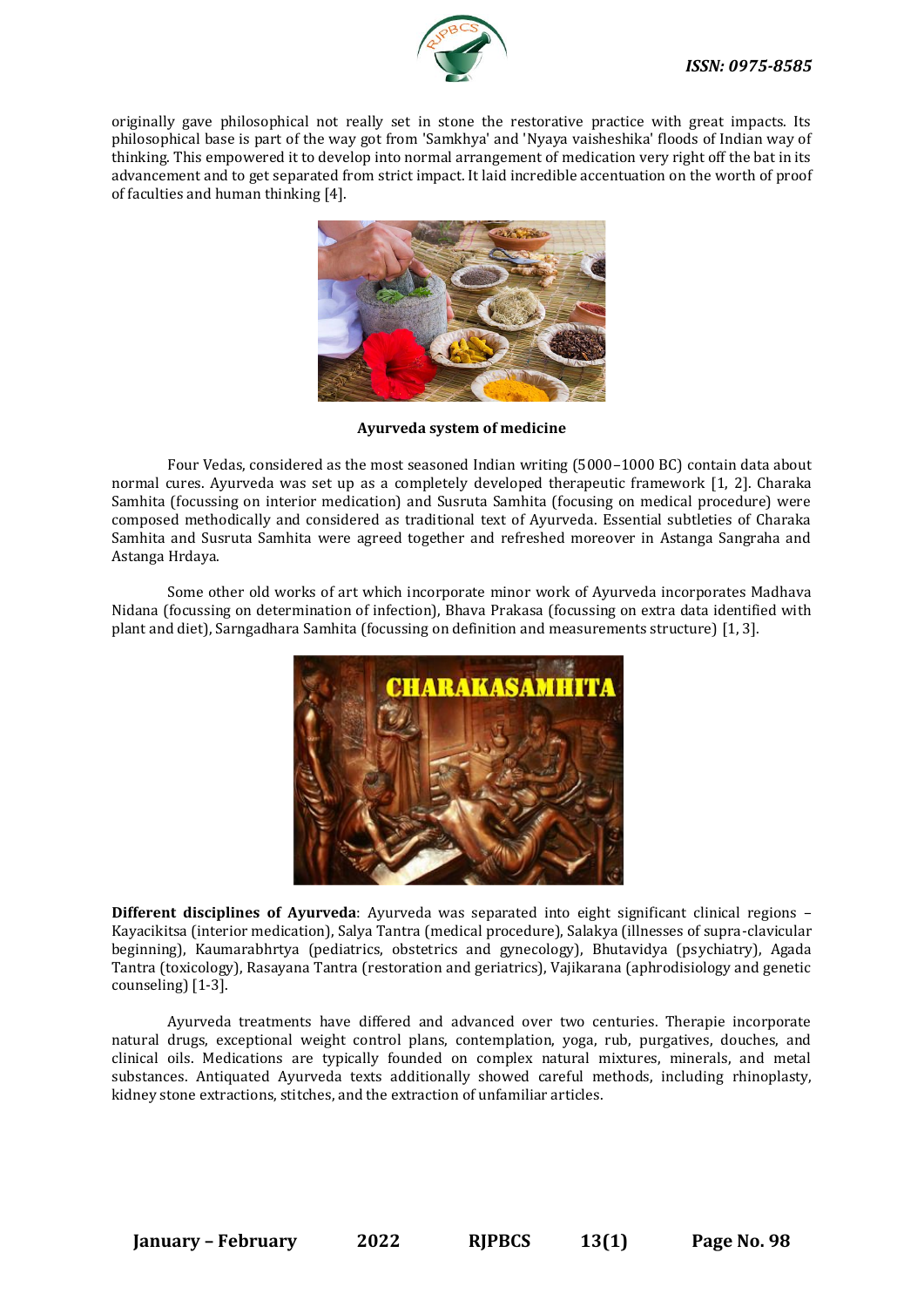



**History of Ayurveda:** Ayurveda in a real sense implies the Science of life. It is assumed that the crucial and applied standards of Ayurveda got coordinated and articulated around 1500 BC. Ayurveda is perceived to Dhanvantari, the doctor to the divine beings in Hindu folklore, who got it from Brahma. Its soonest ideas were set out in the piece of the Vedas known as the Atharvaveda , which frames the foundation of Indian human progress, contains 114 psalms identified with definitions for the treatment of various illnesses. The main conditions referenced are fever (takman), hack, utilization, looseness of the bowels, dropsy (summed up edema), abscesses, seizures, cancers, and skin infections (counting sickness). The spices suggested for treatment are various. The brilliant time of Indian medication, from 800 BCE until around 1000 CE, was stamped uniquely by the production of the clinical compositions known as the Caraka-samhita and Susruta-samhita, ascribed separately to Caraka, a doctor, and Susruta, a specialist. Gauges place the Caraka-samhita in its current structure as dating from the first century CE, in spite of the fact that there were prior variants. The Susruta-samhita most likely started somewhat recently BCE and had become fixed in its current structure by the seventh century CE. Of fairly lesser significance are the compositions credited to Vagbhata. All later compositions on Indian medication depended on these works, which investigate the human body as far as earth, water, fire, air, and ether just as the three real humors (vata , pitta, and kapha).



After India acquired Independence from the British principle in 1947, the development for recovery of Traditional Systems of Medicine acquired energy. The frameworks got official acknowledgment and turned out to be essential for the National Health care organization to give medical services to the nation's resident. Administration of India started a progression of measures to advance the situation of Ayurveda as one of the significant medical services frameworks essential for obliging the essential medical care needs of the country. Various emergency clinics and universities for Ayurveda were set up. The other significant drives were foundation of an examination Institute to deal with the R and D requirements (Central Institute of Research in Indigenous System of Medicine (CIRISM)- in 1955);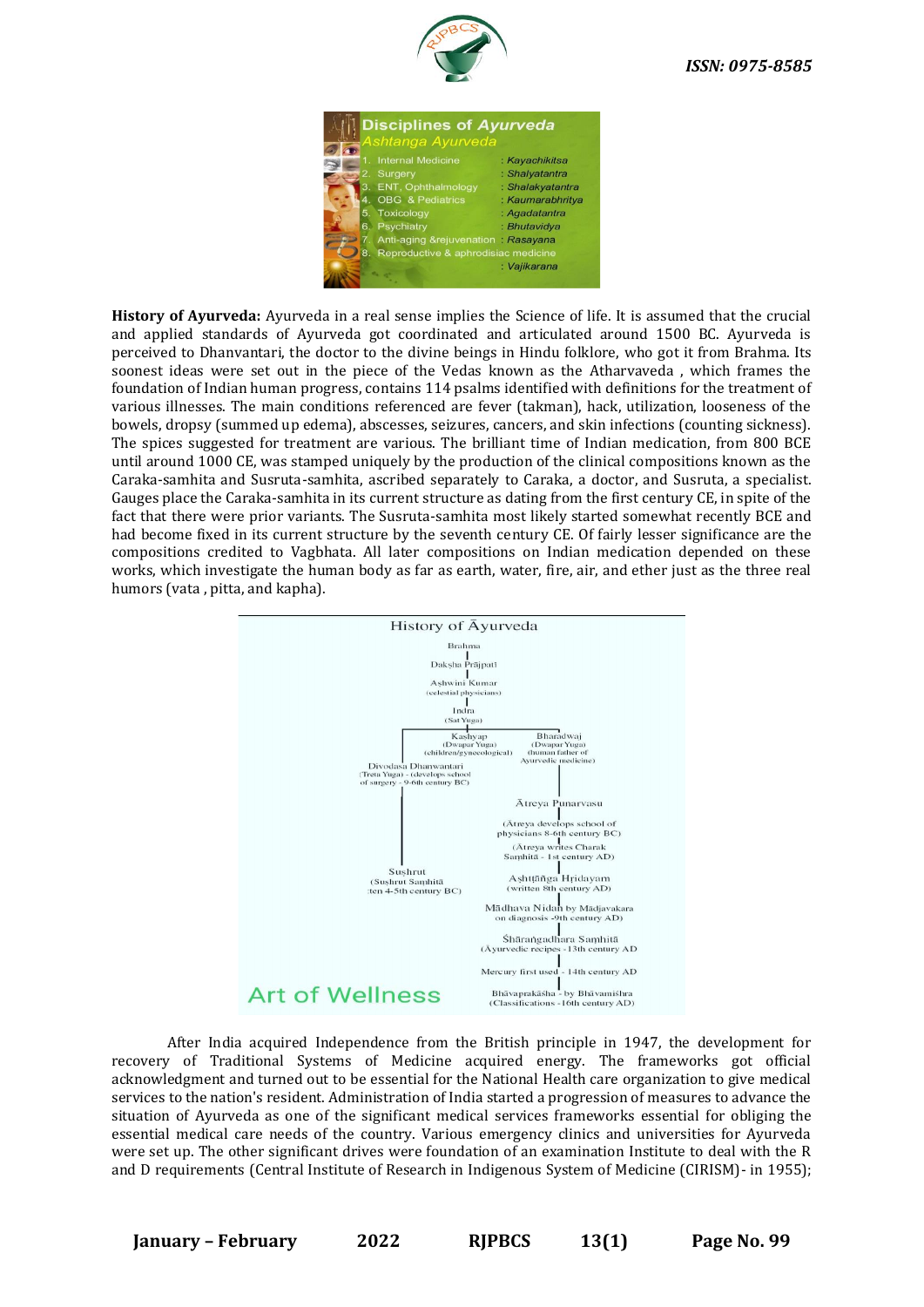

a Post Graduate Training Center of Ayurveda in 1956-to grant Post alumni instruction; foundation of a University-named Gujarat Ayurved University at Jamnagar in the Gujarat State in 1967; production of Central Council of Indian Medicine (CCIM) in 1972 for directing Education and Registration in Ayurveda, Siddha and Unani frameworks of medication. An exploration chamber named Central Council for Research in Indian Medicine, Homeopathy and Yoga (CCRIMH) was set up in 1971. Along these lines, this board was bifurcated to make three separate committees - Central Council for Research in Ayurveda and Siddha (CCRAS), Central Council for Research in Unani Medicine (CCRUM), Central Council for Research in Homeopathy (CCRH) and Central Council for Research in Naturopathy and Yoga (CCRNY). Public Institute of Ayurveda (NIA) was set up at Jaipur in Rajasthan state. As of late one more University has been set up known as Rajasthan Ayurved University-Jodhpur (Rajasthan state). A draft public strategy for the improvement of Indian System of Medicine has been arranged which is accessible on the site of Department of Ayurveda.

**Diagonosis**: The finding is constantly finished by considering the patient in general item to be analyzed. The doctor takes a cautious note of the patient's inside physiological attributes and mental attitude. He additionally concentrates on different variables like-the impacted materially tissues, goes along with, the site at which the illness is found, patient's obstruction and imperativeness, his day by day standard, dietary propensities, the gravity of clinical conditions, state of assimilation and subtleties of individual, social, monetary and ecological circumstance of the patient. The overall assessment is known as ten times assessment through which a doctor inspects the accompanying boundaries in the patient.

- Psychosomatic constitution
- Infection weakness
- Nature of tissues
- Body construct
- Anthropometry
- Versatility
- Psychological well-being
- Stomach related power
- Practice perseverance and
- Age. Likewise, assessment of heartbeat, pee, stool, tongue, voice and discourse, skin, eyes and by and large appearance is additionally completed [5].



**Diagnosis in Ayurveda**

**Treatment:** The treatment lies in reestablishing the equilibrium of upset humors (doshas) through managing diet, rectifying life-routine and conduct, organization of medications and depending on preventive non-drug treatments known as 'Panchkarma' (Five interaction) and 'Rasayana' (restoration) treatment. Prior to starting treatment many elements like the situation with tissue and finished results, climate, essentialness, time, processing and metabolic power, body constitution, age, mind, body similarity, sort of food devoured are taken in to thought.

**Sorts of treatment:** The medicines are of various kinds a-Shodhana treatment (decontamination treatment), b-Shamana treatment (palliative treatment), Pathya Vyavastha (remedy of fitting eating routine and action), Nidan Parivarjan (evasion of causes and circumstances prompting illness or sickness exacerbation), Satvajaya (psychotherapy) and Rasayan (adaptogens-counting immunomodulators, against stress and restoration drugs) treatment. Dipan (absorption) and Pachan (osmosis) upgrading drugs are viewed as useful for assuaging the vitiated doshas (humors). This treatment should break up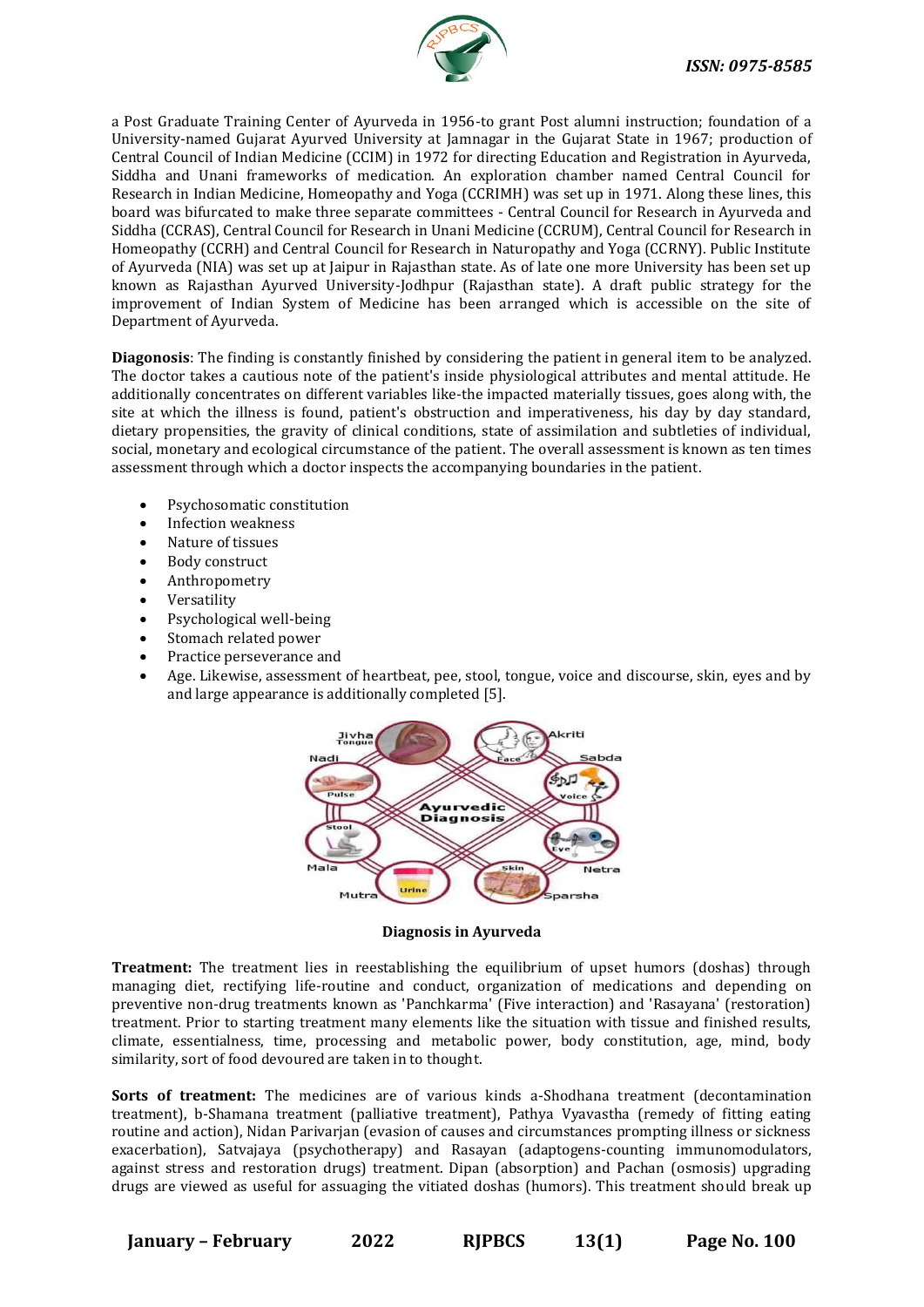

the vitiated and aggregated doshas by working on the agni (stomach related power) and reestablishing the disturbed metabolic interaction. In serious conditions the above treatment must be enhanced with purificatory processes like Panchakarma. In this treatment at first the aggregated vitiated dosha is condensed by depending on outer and interior oleation of the patient; trailed by sudation (swedhana) and end of vitiated dosha through emesis (Vamana) or purgation (Virechana), Basti (douche emptying type) and Nasya (nasal insufflation).

Shodhana treatment gives purificatory impact through which restorative advantages can be inferred. This kind of treatment is viewed as helpful in neurological and musculo-skeletal issues, certain vascular or neuro-vascular states, respiratory sicknesses, and metabolic and degenerative issues. Shamana treatment includes reestablishing business as usual in the vitiated doshas (humors). This is accomplished without causing unevenness in other doshas. In this utilization of hors d'oeuvres, digestives, exercise and openness to sun and outside air are utilized. In the Pathya Vyavastha sort of treatment certain signs and contraindications are recommended as for diet, action, propensities and passionate status. In Nidan Parivarjan kind of treatment the accentuation is on keeping away from known reasons for the illness by the patient. In Satvavajaya sort of treatment the accentuation is on limiting the brain from the cravings for unwholesome items and Rasayana treatment manages the advancement of solidarity and essentialness.



**Ayurveda treatment**

**Education:** At present there are in excess of 200 universities, which offer a four and half year course prompting Bachelor Degree in Ayurvedic Medicine and Surgery, trailed by one year temporary job. Also 2 universities offer advanced education in Siddha System of Medicine and 34 schools offer degree in Unani System of Medicine and 130 schools offer courses prompting degree in Homeopathy. The turnover of upand-comers from these universities surpasses 9,000 every year. In excess of 30 Institutes offer postgraduate courses for Ayurveda and specialization is accessible in 16 disciplines. Likewise there is National Academy of Ayurveda, which bestows PG training under the plan of 'Master Shishya parampara'. This plan has been made so as to give training on customary lines like what used to be in old occasions. In old occasions understudies used to visit the home of the instructor to serve him while taking in the specialty of mending from him. At present around 750 Post alumni researchers are turned out each year (the term obviously is 3 years). The degree offered is M.D. (Ayu) and M.S. (Ayu). As of late Pharmacy schools have been opened which offer D.Pharm (Ayu), B.Pharm (Ayu) and M.Pharm (Ayu) (for additional subtleties visit-http://www.ayurveduniversity.com). Preparing programs for the most part, in-house are led, all through the nation to prepare para-ayruvedic staff. These prepared professionals help in completing remedial cycle like panchakarma and ksarasutra (a viable surgery for eliminating hemorrhoids). Likewise drug specialists are prepared to bear liabilities of running an ayurvedic drug store.

**Drug fabricating in Ayurveda area:** Ayurvedic drugs are showcased in different structures. They are accessible in both traditional structures (tablets, powder, decoction, sedated oil, cured ghee, aged items) and current medication show structures like cases, moisturizers, syrups, balms, liniments, creams, granules and so on There are in excess of 8500 producers of Ayurvedic drugs in the nation and the gross turnover of medications utilized in all the ISM and H frameworks is roughly around 1 billion US dollars. Drug producing in this area is directed by Drugs and Cosmetic demonstration (1940) and rules (1945)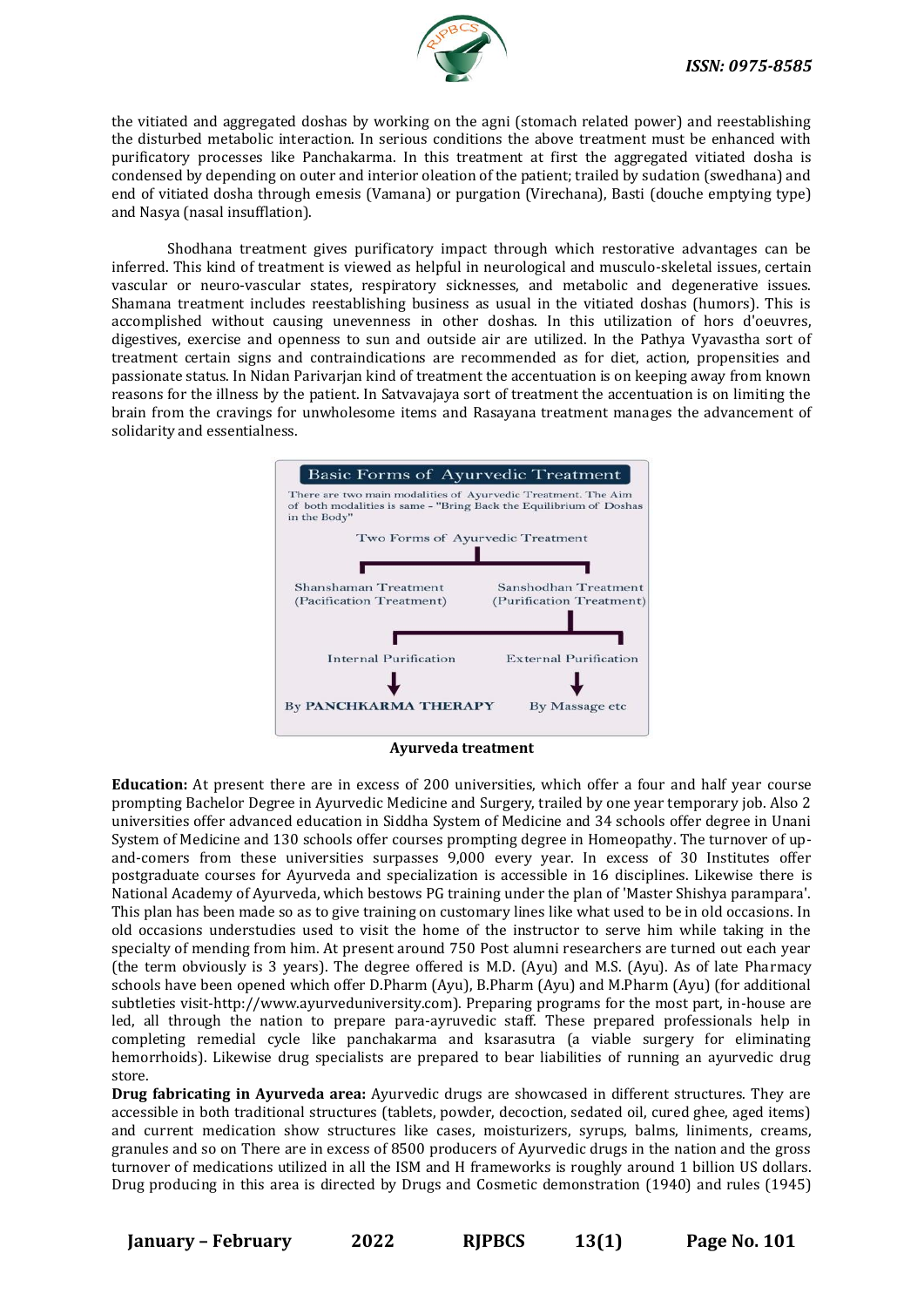

(Jain, 2001). Hence numerous parts have been added to these demonstrations throughout the long term. Three sorts of organizations are engaged with the organization of the Acts and Rules ordered by the parliament. There is Drug Technical Advisory Board and Drug Consultative Committee to exhort the Govt., The Drug Controller General of India who with the assistance of the supporting staff is accountable for permitting and authorizing various laws identified with drug fabricating and administering. At the state level Food and Drug Administration Commissioners shoulder this obligation. As of late Good Manufacturing Process for ISM has been characterized which to be trailed by every one of the organizations have associated with the assembling of medications in this area.<br>
Slobal Ayurveda Market (in \$ Bn)



**Drug manufacture in Ayurveda sector**

**Siddha:** The Siddha arrangement of medication is essentially drilled in the Southern piece of India. It is one of the most punctual conventional medication frameworks on the planet which treats the body as well as the brain and the spirit. The word Siddha has its starting point in the Tamil word Siddhi which signifies "an item to be achieved" or "flawlessness" or "sublime euphoria". India being the origination of numerous customary methods of reasoning likewise brought forth Siddha. The underlying foundations of this framework are entwined with the way of life of old Tamil civilization [6].

"Siddhargal" or Siddhars were the head researchers of this framework in antiquated occasions. Siddhars, essentially hailing from Tamil Nadu established the framework for Siddha arrangement of medication. Consequently, it is called Siddha medication. Siddhars were profound experts who had the ashta (eight) siddhis or remarkable powers. Agastyar or Agasthya, is accepted to be the initial architect of Siddha Medicine. Eighteen Siddhars are viewed as mainstays of Siddha Medicine. Siddha medication is professed to renew and revive useless organs that cause the illness. Kayakarpam, an exceptional mix of medication and way of life, Varmam treatment, Vaasi (Pranayamam) and Muppu the all inclusive Salt are the specialities of Siddha arrangement of medication. Along these lines this framework interfaces both otherworldly and physical and regards the individual all in all for example it thinks the physical, mental, social and profound prosperity of a person [6-8].

**Treatment:** Like Ayurveda, Siddha framework likewise follows ashtanga idea with respect to treatment strategies. Anyway the fundamental accentuation is on the three branches - Bala vahatam (pediatrics), Nanjunool (toxicology) and Nayana vidhi (ophthalmology). Different branches have not created to the degree found in Ayurveda. The surgeries, which have been clarified exhaustively in Ayurvedic works of art, don't track down notice in Siddha works of art. The therapeutics in both the frameworks can be extensively ordered into samana and sodhana treatments. The last option comprises of notable methods arranged under panchakarma treatment. This treatment isn't that all around created in Siddha framework, just the vamana treatment has gotten consideration of the Siddha doctors [6]**.**

**Unani:** Unani arrangement of medication is the combination of contemporary conventional restorative framework in Egypt, Syria, Iran, Iraq, China, India and a few other east nations. It was started in Greece and letter created in Arab. Bedouin and Persian pilgrims in eleventh century presented Unani medication in India, the framework gets acknowledgment and enhanced during Mughul rule [9-11].

**Diagnosis:** Assessment of the beat possesses a vital spot in the sickness finding in Unani. Moreover assessment of the pee and stool is additionally attempted. The beat is analyzed to record various elements like-size, strength, speed, consistency, totality, rate, temperature, steadiness, routineness and mood. Various credits of pee are inspected like smell, amount, mature pee and pee at various age gatherings. Stool is analyzed for shading, consistency, foam and time needed for entry and so forth.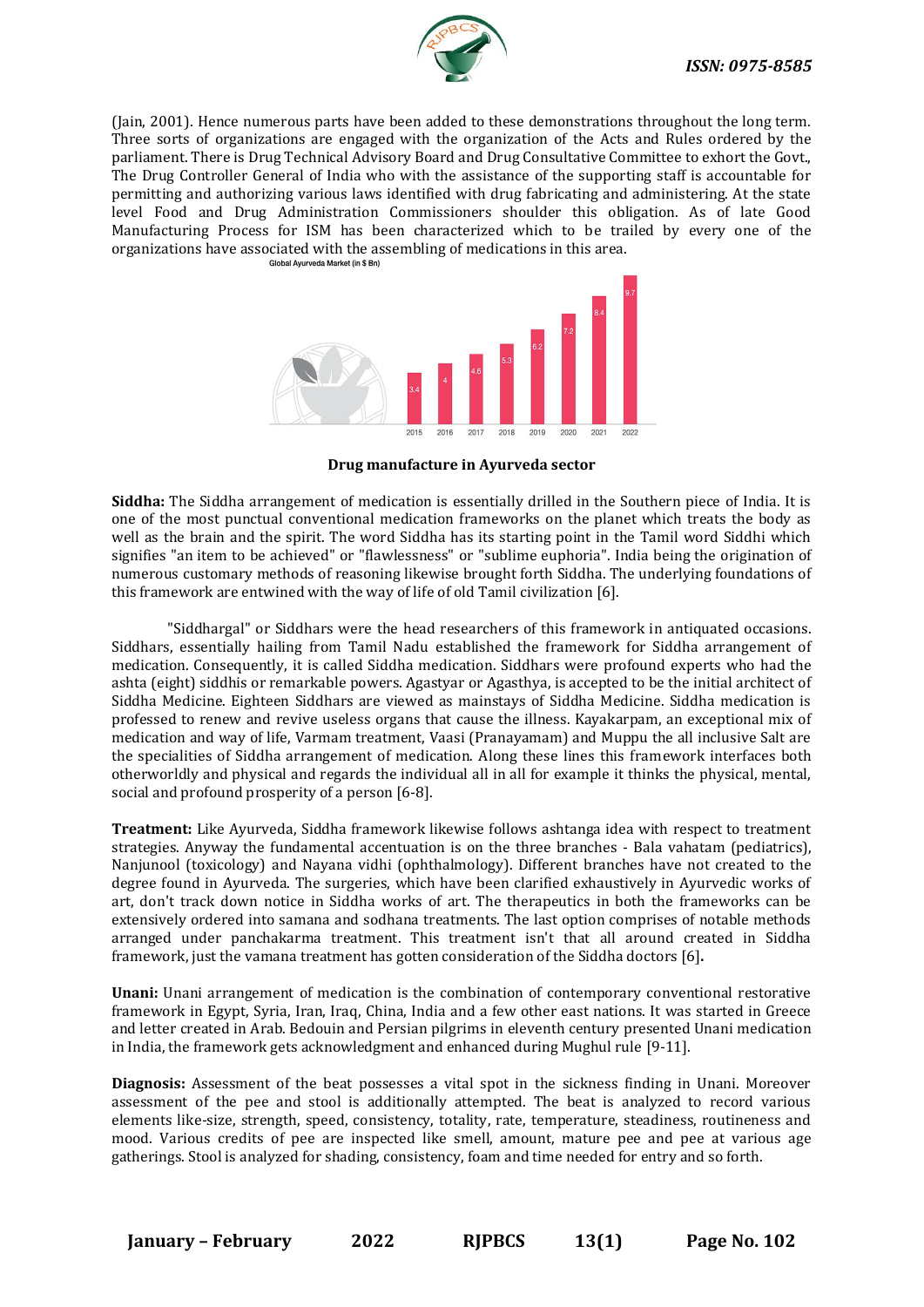

**Treatment:** Illness conditions are treated by utilizing four kinds of treatments a-Regimental treatment, b-Dietotherapy, c-Pharmacotherapy and d-Surgery. Regimental treatment chiefly comprises of medication less treatment like exercise, rub, turkish shower, douches and so on Dietotherapy depends on proposal of patient explicit dietary routine. Pharmacotherapy includes organization of medications to address the reason for the infection. The medications utilized are essentially gotten from plants some are acquired from creatures and some are of mineral beginning. Both single and compound arrangements are utilized for the treatment.

**AYUSH and Health Policy:** Division of AYUSH focuses on the general administration, training, guideline, advancement and development of ISM in the India and abroad. The office has not many subordinate workplaces, a few independent bodies as exploration chambers, proficient gathering, pharmacopeia research centers, public foundations, institute and medical clinics. In the year 2002, National Policy on Indian Systems of Medicine and Homeopathy was presented. Significant goals of this arrangement are [12, 13].

- Utilize the AYUSH to support great wellbeing and spread out the effort of medical care to our kin (primarily who can't manage or reach to the advanced medical services offices) through preventive, promotive, mitigative and healing methodologies.
- To give reasonable AYUSH administrations and medications which are protected and efficacies;
- To guarantee the accessibility and real of crude medications as needed by pharmacopoeial principles to assist with working on nature of AYUSH drugs, for homegrown as well as product reason.
- Incorporate AYUSH in medical services conveyance framework and public projects and to guarantee the most ideal use of immense foundation of clinics, dispensaries and doctors.
- To offer full freedom for the extension and improvement of ISM and use of the probability, strength and restoration of their greatness.

**Research and Development:** The exploration exercises are being completed by Central Council for Research in Ayurveda and Siddha (CCRAS) and comparative boards for Unani, Homeopathy and Naturopathy and Yoga. The CCRAS is the head office associated with innovative work (http://www.ccras.com). It has 89 field units, which have been re-coordinated in to 30 organizations and units. The sorts of exercises embraced are clinical exploration including arranged clinical preliminary of single and compound ayurvedic arrangements and medication research which incorporates medicoorganic studies, development of restorative plants, pharmacognostical studies, phytochemical studies, drug normalization, pharmacological and toxicological examinations. A tremendous assemblage of information is accessible in different distributed writing and information bases (Sharma et al 2000, 2001, 2002; Billore et al 2004; Satyavati et al, 1976, 19087, Satyavati, 2005; Mishra, 2004; De et al 1993; Chatterjee and Pakrashi (1995–1997); Gupta and Tandon (2004); Wealth of India series (1959–69; 1985 and 2000); Dahanukar 2000; Rastogi and Dhawan (1982); Ayurvedic Pharmacopeia Part-I in three volumes (Anonymous-1989, 1999 and 2000); Sivarajan and Balachandran (1999); Raghunathan and Mitra (1982) and five volumes (1–5) by Rastogi and Mehrotra (1990, 1991, 1993, 1995 and 1998). Scholarly examination, which includes distribution of uncommon and old style compositions of ISM and H., is additionally completed (http://www.ccras.com).

Other than research chambers research exercises are completed in Post Graduate habitats and Institutes of public significance like-Central Drug Research Institute (CDRI), Central Institute of Medicinal and Aromatic Plants (CIMAP), National Botanical Research Institutes (NBRI) and so forth and R and D focuses appended to Ayurvedic drug producing firms (Kurup-2004). Anyway the primary inclination is to consider therapeutic plants utilized in Ayurveda as source material for bio-prospecting of medications. There are not very many investigations, which take in to thought the ayurvedic idea driving a given plan. Ayurveda has an all around created drug definition discipline known as 'Bhaishajya Kalpana', which gives extraordinary arrangement of data about techniques for drug planning, utilization of adjuvants, assortment and handling drugs in a specific way. Research endeavors on this perspective and on fundamental standards of Ayurveda are yet to be embraced in purposeful way.

**Promotion, Gradual Integration:** There has been a consistent strategy backing to advance the conventional medication in India. The public authority additionally supporting various plans identified with research-advancement identified with restorative plant research. The spending plan portion for the Dept of AYUSH has been expanding slowly throughout the long term. In the twelfth Five Year Plan of India (2012–2017), complete portion for AYUSH was INR. 10,044 crore, which was 235% more than the real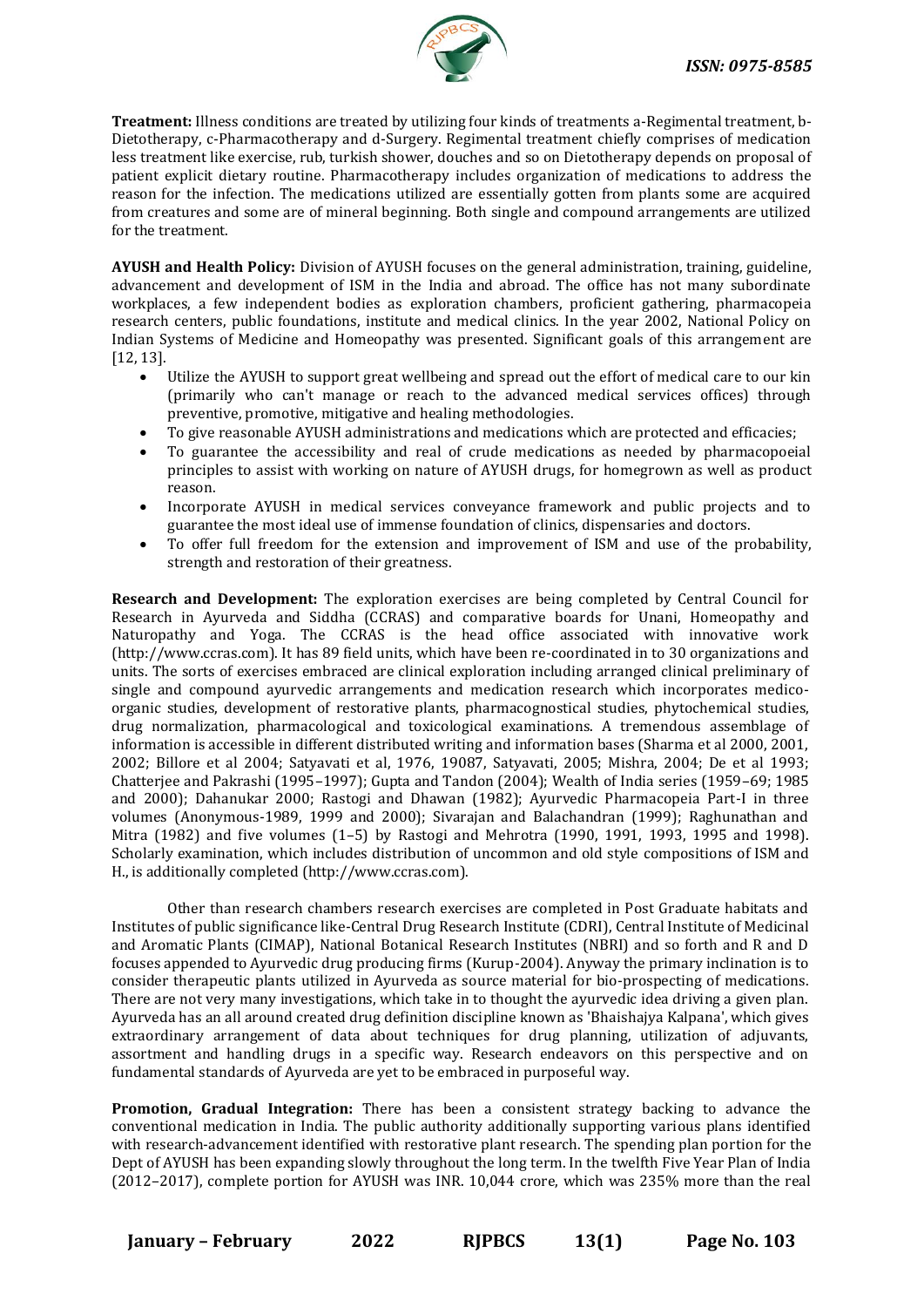

consumption of eleventh Plan [14]. In the perspective on incorporate the AYUSH framework for medical services framework a few arrangements are planned like [15]:

- Utilization of AYUSH specialists in National Reproductive and Child Health and Population adjustment programs.
- Inclusion of a few customary medications (for example Ayush Ghutti, Bal Rasayana, Soubhagya Shunthi, Ark Ajwain, Ark Pudina, Punarnavadi Mandoor and Ksheerbala Tel.) in the National Reproductive and Child Health (RCH) Program for use by moms and youngsters.
- A pilot undertaking to screen the impact of Ayurveda treatment in the bet natal and post-natal consideration.
- Utilization of accessible offices of ISM in provincial medical care mission (NRHM). Like, delegating Ayurveda specialists and paramedics in the essential medical care conveyance framework and in National Health programs.
- Inclusion of AYUSH drug (for example Punarnavadi mandoor for the executives of pallor during pregnancy) pack of (ASHA or Accredited Social Health Activist go about ias an interface between the local area and the general wellbeing framework in rustic India) notwithstanding nonexclusive medications for normal sicknesses at sub-focus/essential wellbeing place/local area wellbeing focus.
- Ensure the accessibility of Ayurvedic, Siddha and Unani fundamental medication to essential wellbeing community.
- To observe the method of consideration of AYUSH medication in plans like Janani Suraksha Yojana (JSY-AYUSH), ICDS-AYUSH, Reproductive Child Health (RCH), early breastfeeding, development checking of youngsters, risk and post natal consideration, and so on Furthermore, track down their adequacy.

As of late, there are some idea to permit the AYUSH specialist to endorse current medication if provincial regions considering lack of allopathic specialists. Be that as it may, there is solid go against as it might abuse the standard present in India. Fig. depicts the methodology of coordination of conventional home grown medication in clinical practice.



## **Strategy in include traditional medicine in regular healthcare service in India**

#### **CONCLUSION**

Conventional medication especially home grown medication assuming significant part in keep up with of wellbeing in provincial and distant regions. Consideration of conventional natural medication in clinical practice will assist with accomplishing the objective 'wellbeing for all' (Fig. 3). Indian conventional medication like Ayurveda and others have sound logical foundation of adequacy and furthermore recognized by the new explores. Despite the fact that endeavors are expected to conquer hindrances like unreasonable use, quality control and normalization issues, high pharmacovogilance and so on Stick execution of rules, observing and intermittent amendment of guidelines are outright important to advance Indian customary medication. Generally, sufficient information about the framework, excellent clinical preliminary, legitimate data about such medications and their adequacy among average citizens needed towards the advancement of such medication. Coordination of Ayurvedic and others Indian conventional medication in clinical practice will supportive to advance the soundness of individuals who can't get to the cutting edge medication appropriately. Use of such medication